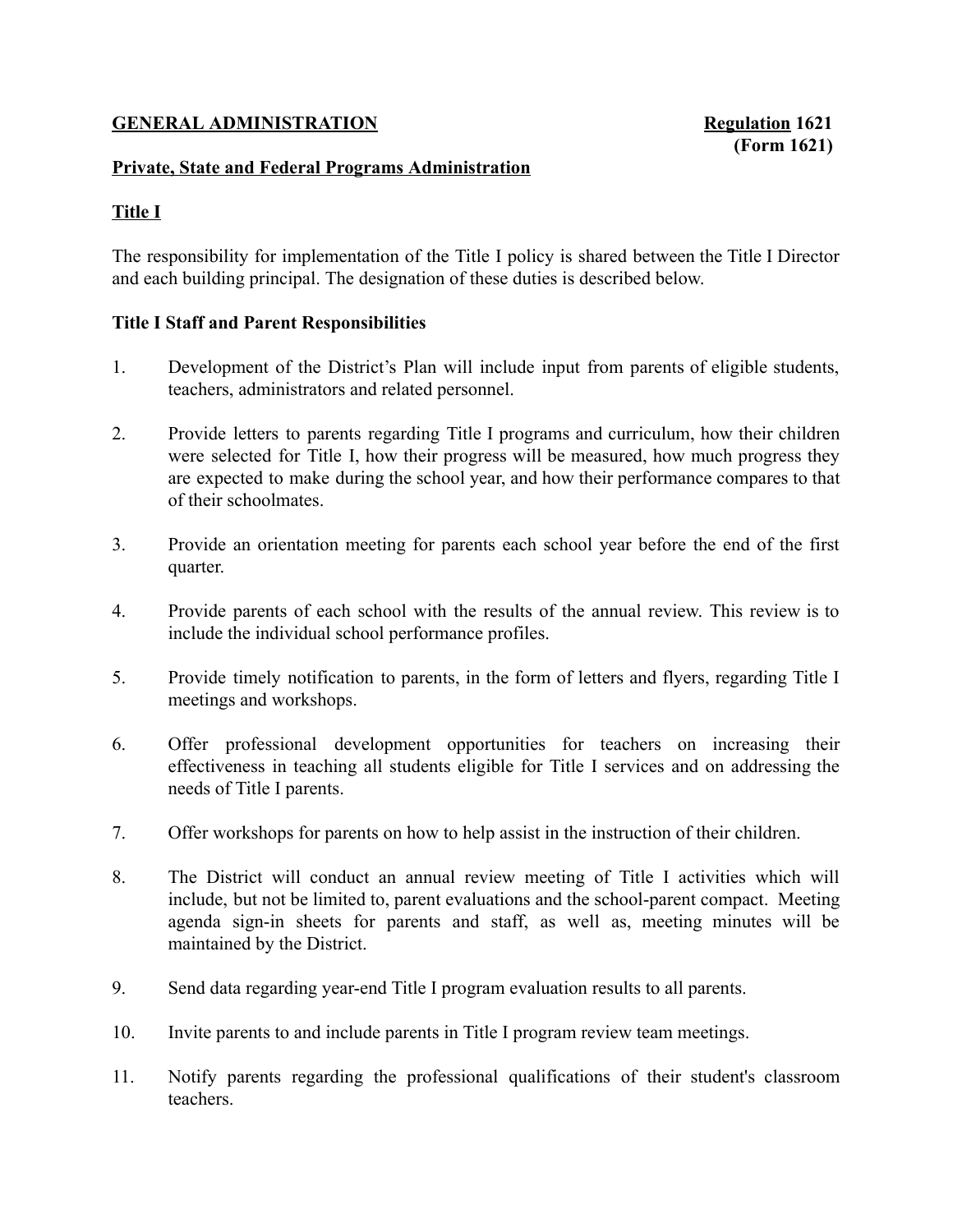## Title I Staff Qualifications

#### Teachers

Title I teachers must meet the following qualifications:

- 1. Have obtained full state certification as a teacher.
- 2. Hold at least a bachelor's degree.
- 3. Elementary teachers have demonstrated subject knowledge and teaching skills in reading, writing, mathematics and other areas of the basic elementary school curriculum.
- 4. Secondary teachers have demonstrated a high level of competency in each of the academic subjects that they teach.

#### Paraprofessionals

Title I paraprofessionals must have a secondary school diploma or a GED and meet one of the following qualifications:

- 1. Completed at least two (2) years of study at an institution of higher education, or
- 2. Obtained an associate's (or higher) degree, or
- 3. Have demonstrated knowledge of, and the ability to assist in instructing reading readiness, writing readiness and mathematics readiness, as appropriate.

Exceptions to these qualifications would apply to those Title I paraprofessionals who primarily serve as translators or whose duties consist solely of conducting parental involvement activities.

#### Title I Building Level Responsibilities

Each Title I building administrator will invite all parents to attend their school's program planning meetings, school review and improvement meetings.

Title I teachers will provide parents with quarterly written reports on the progress of their children, so that parents can know the extent to which they are learning. Teachers will be available for individual conferences at the regularly scheduled District Parent/Teacher Conference dates and at other times by appointment through each building office. Meeting times will take into account the need to accommodate a variety of parent work schedules.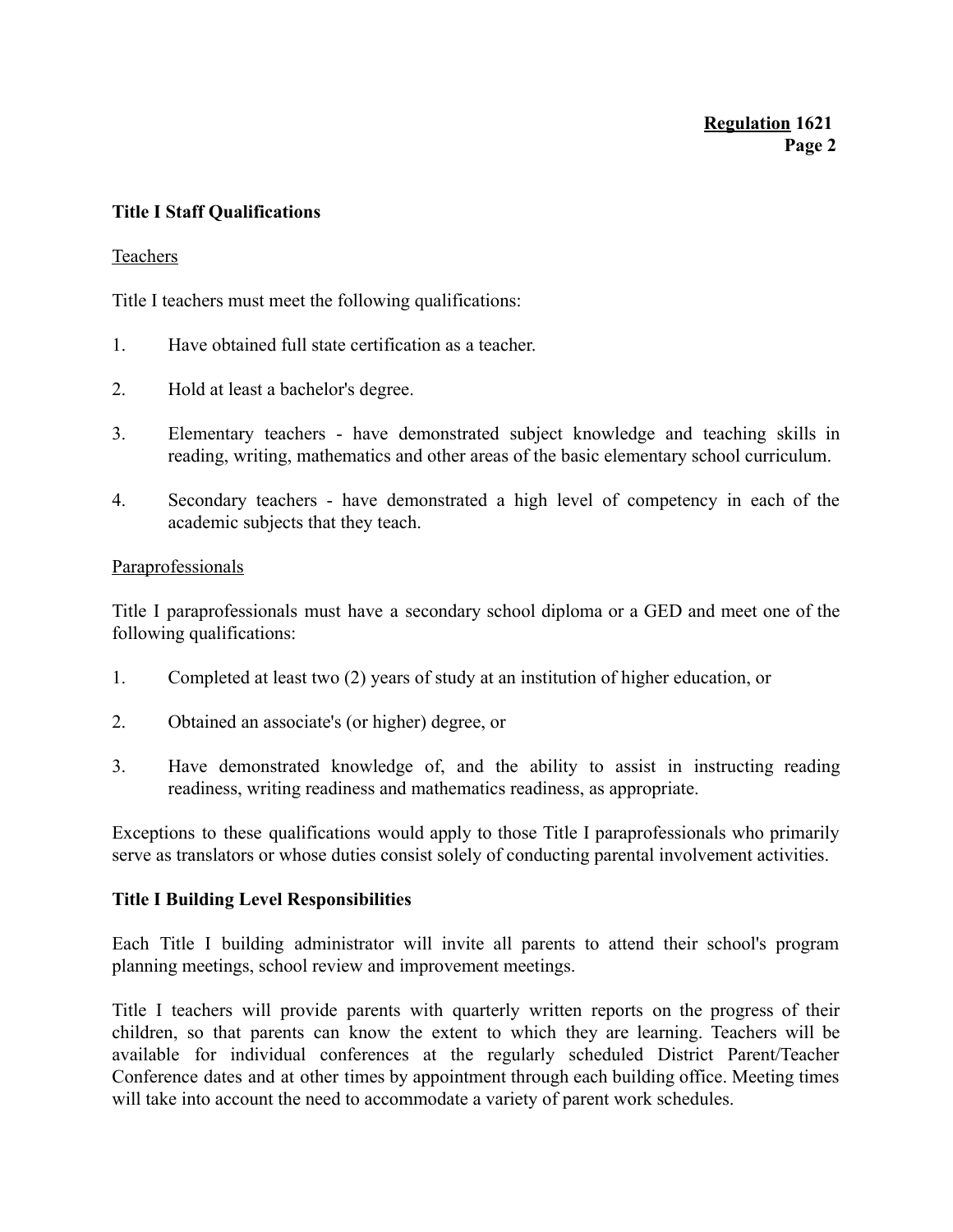Through these reports and conferences, Title I teachers will provide parents with the results of evaluations of student progress. These evaluations will include, but will not be limited to, test results, measurements of homework turned in, homework completed, student attitudes and student behavior.

Each Title I school will:

- 1. Design and sponsor activities to address the needs of children which are unmet due to the absence of one parent.
- 2. Design types of parent involvement that do not involve being at school, such as helping teachers by assembling materials at home for use in classroom activities.
- 3. Offer opportunities and materials for parents to participate in classroom activities.

## Parent Notification of Teacher Qualifications

At the beginning of each school year, the District will notify the parents of each student attending any school receiving Title I funds that they may request information regarding the professional qualifications of the student's classroom teachers, including, at a minimum, the following:

- 1. Whether the teacher has met state qualification and licensing criteria for the grade levels and subject areas in which the teacher provides instruction;
- 2. Whether the teacher is teaching under emergency or other provisional status through which state qualification or licensing criteria have been waived;
- 3. Whether the child is provided services by paraprofessionals and, if so, their qualifications; and
- 4. What baccalaureate degree major and any other graduate certification or degree is held by the teacher, and the field of discipline of the certification or degree.

In addition to the information that parents may request, the District will provide to each individual parent:

1. Information on achievement level of the parent's child in each of the state academic assessments as required under this part; and